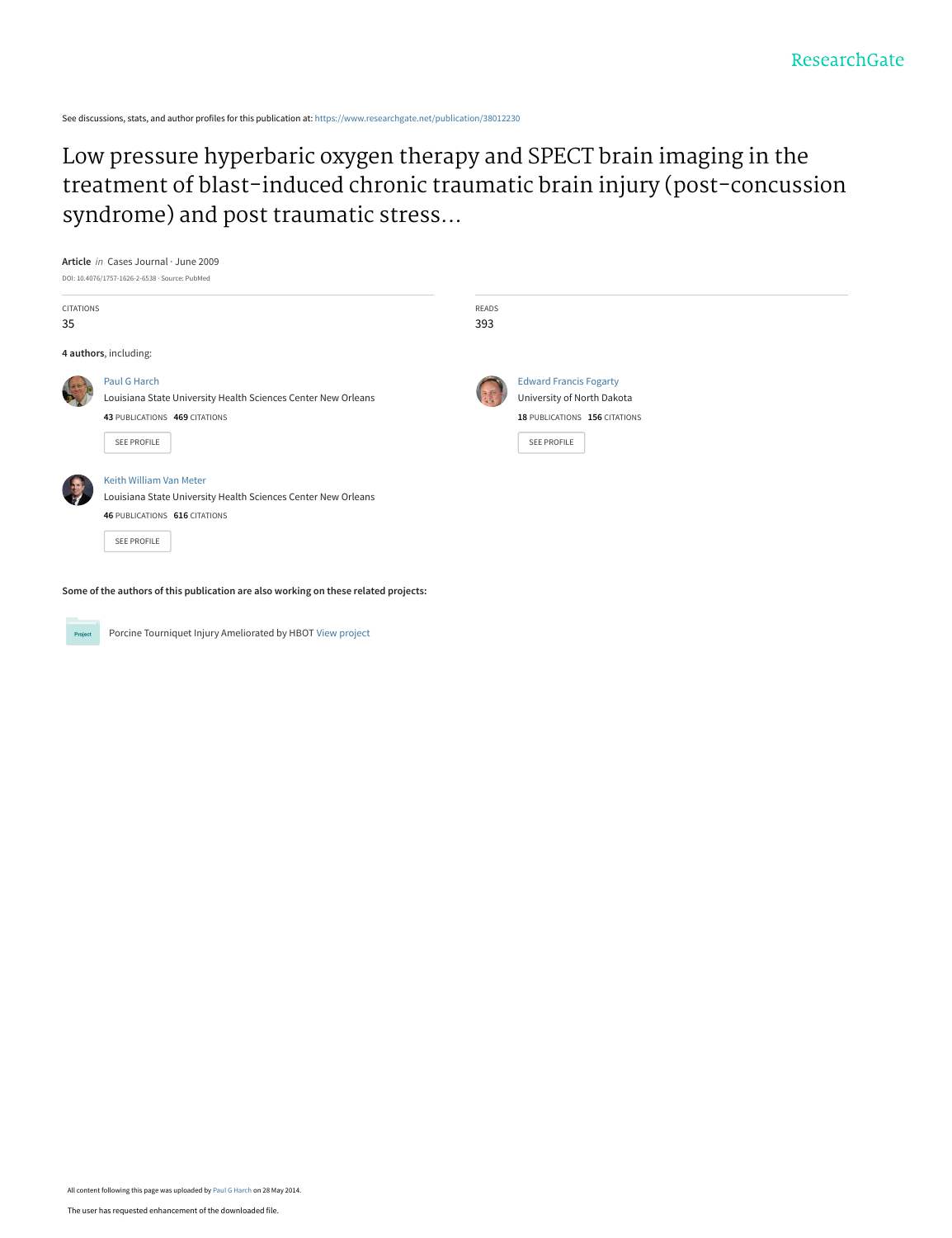# Case Report **[Open Access](http://www.biomedcentral.com/info/about/charter/)**

# **Low pressure hyperbaric oxygen therapy and SPECT brain imaging in the treatment of blast-induced chronic traumatic brain injury (post-concussion syndrome) and post traumatic stress disorder: a case report**

Paul G Harch\*<sup>1</sup>, Edward F Fogarty<sup>2</sup>, Paul K Staab<sup>1</sup> and Keith Van Meter<sup>1</sup>

Address: 1Section of Emergency Medicine, Department of Medicine, Louisiana State University Health Sciences Center, 2021 Perdido St, Room W535, New Orleans, Louisiana, 70112, USA and 2Department of Radiology, University of North Dakota School of Medicine and Health Sciences, Post Office Box 1975, 515 ½ East Broadway Avenue, Suite 106, Bismarck, North Dakota, 58502, USA

Email: Paul G Harch\* - paulharchmd@aol.com; Edward F Fogarty - efogarty@medicine.nodak.edu; Paul K Staab - pstaab@wjmc.org; Keith Van Meter - kvanmeter@aol.com

> Received: 12 March 2009 Accepted: 4 April 2009

\* Corresponding author

Published: 9 June 2009

*Cases Journal* 2009, **2**:6538 doi:10.1186/1757-1626-0002-0000006538

[This article is available from: http://www.casesjournal.com/content/2/1/6538](http://www.casesjournal.com/content/2/1/6538)

© 2009 licensee BioMed Central Ltd.

This is an Open Access article distributed under the terms of the Creative Commons Attribution License [\(http://creativecommons.org/licenses/by/3.0\)](http://creativecommons.org/licenses/by/3.0), which permits unrestricted use, distribution, and reproduction in any medium, provided the original work is properly cited.

#### **Abstract**

A 25-year-old male military veteran presented with diagnoses of post concussion syndrome and post traumatic stress disorder three years after loss of consciousness from an explosion in combat. The patient underwent single photon emission computed tomography brain blood flow imaging before and after a block of thirty-nine 1.5 atmospheres absolute hyperbaric oxygen treatments. The patient experienced a permanent marked improvement in his post-concussive symptoms, physical exam findings, and brain blood flow. In addition, he experienced a complete resolution of posttraumatic stress disorder symptoms. After treatment he became and has remained employed for eight consecutive months. This case suggests a novel treatment for the combined diagnoses of blast-induced post-concussion syndrome and post-traumatic stress disorder.

#### **Introduction**

By January, 2008 it was estimated that as many as 300,000 servicemen and women from the current Iraq and Afghanistan Wars have PTSD or major depression, 320,000 have experienced a TBI, and 82,000 have all three diagnoses [1]. Treatment is available for PTSD and depression, but there is no proven therapy for the dual diagnoses of PTSD and the residual effects of TBI, the PCS [2].

HBOT is the use of greater than atmospheric pressure oxygen in an enclosed chamber to treat basic disease processes [3]. HBOT has been traditionally applied to certain emergent conditions and chronic wound conditions, but not to blast-induced TBI/PCS or PTSD. This case report is the first application of the authors' low pressure HBOT protocol for chronic brain injury to blast-induced TBI/ PCS and PTSD. An early version of this protocol was recently reported in an animal model of chronic TBI that duplicated the human experience [4].

#### **Case presentation**

A 25-year-old retired Caucasian male U.S. Marine presented with headaches, tinnitus, and sleep disturbance. Three years before evaluation the patient sustained LOC (a few minutes) from an IED explosion with anterograde memory loss and confusion (one hour), and persistent right ear tinnitus, headaches, imbalance, and sleep disturbance. He developed PTSD symptoms within 3 months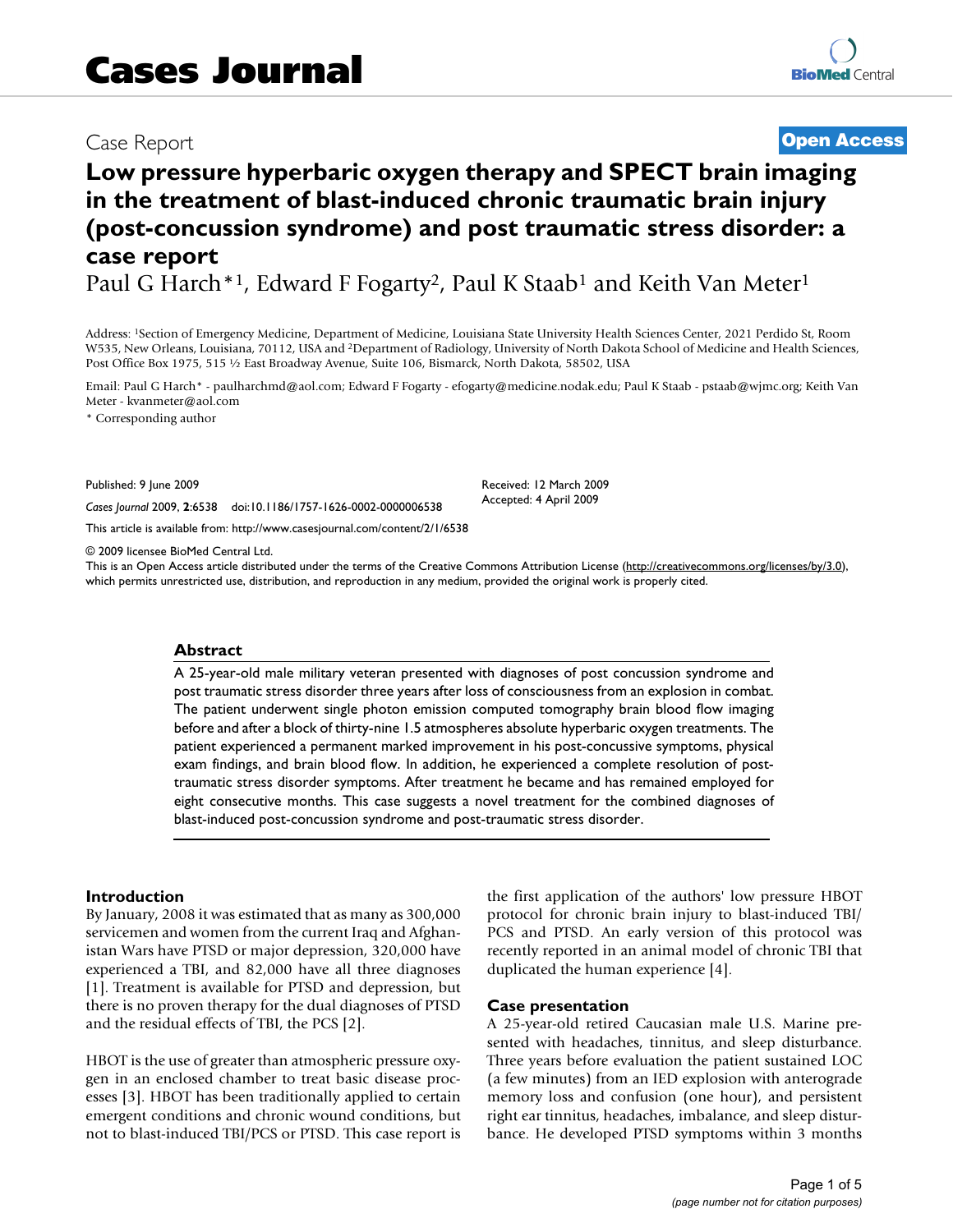and experienced six more explosions with near LOC within 15 months. After medical evaluation diagnoses were TBI/PCS, PTSD, depression, hearing loss, and tinnitus.

**Prioritized Symptom List**: 1) Constant headaches with intermittent confusion, irritability, tunnel vision, and dizziness, 2) Bilateral tinnitus, 3) Sleep disruption, 4) Left eye blurred vision, 5) Irritability, 6) Depression, social withdrawal; **Additional Symptoms**: 7) Fatigue, 8) Decreased hearing, 9) Imbalance, 10) Cognitive problems-memory, attention, decreased speed of thinking, 11) Back pain, 12) Bilateral knee pain, 13) PTSD symptoms: intrusive thoughts, combat thoughts, nightmares, tachycardia.

Med-Surg, Medications: None. **FH, ROS, and PHIS**: noncontributory or negative. **PSH**: Engaged, no children, lives with parents, 3 years college education, no tobacco or drugs, one to two beers/week. **Neuro PEx Abnormalities**: Slight deviation of right eye laterally, bilateral: decreased hearing to softly rubbing fingers at one foot, noxious response to 512 Hz tuning fork, decreased finger tapping speed, unstable: rotation exam, tandem gait, and Romberg. **Treatment and testing:** MRI brain-normal. SPECT brain imaging pre-HBOT and 72 h after the 39th HBOT. The patient underwent 39 HBOT's in 26 calendar days at 1.5 ATA/60 minutes total dive time, twice/day, five days/ week in a monoplace chamber with 100% oxygen.

**Outcome:** Headache permanently gone after the 1st HBOT. After 12 HBOT's symptoms 3, 6, and 7 improved. At 25th HBOT absence of PTSD symptoms. Re-evaluation after 37 HBOT's: 1) 4/6 primary problems improved (#'s 1, 3, 5, 6), 2/6 no change, 2) 4/7 additional symptoms improved (7, 9, 10, 13), 3/7 no change, 3) 6/6 abnormal exam findings retested improved, 1 finding not retested (right eye deviation). SPECT: heterogeneous with bilateral frontal and temporal defects-all improved post HBOT. (See Additional file 1, Figures 1 and 2. (Figure 1): Pre-HBOT SPECT brain scan three dimensional surface reconstruction and processed transverse images. Pre-HBOT scan was rendered in three dimensional surface reconstruction format by PJT based on the method developed and taught by Picker International using Picker software. In this method brain blood flow is computer indexed to frontal



**Pre-HBOT SPECT brain scan three dimensional surface reconstruction and processed transverse images**. Note bilateral orbital frontal and temporal lobe defects and diffuse heterogeneous pattern of blood flow.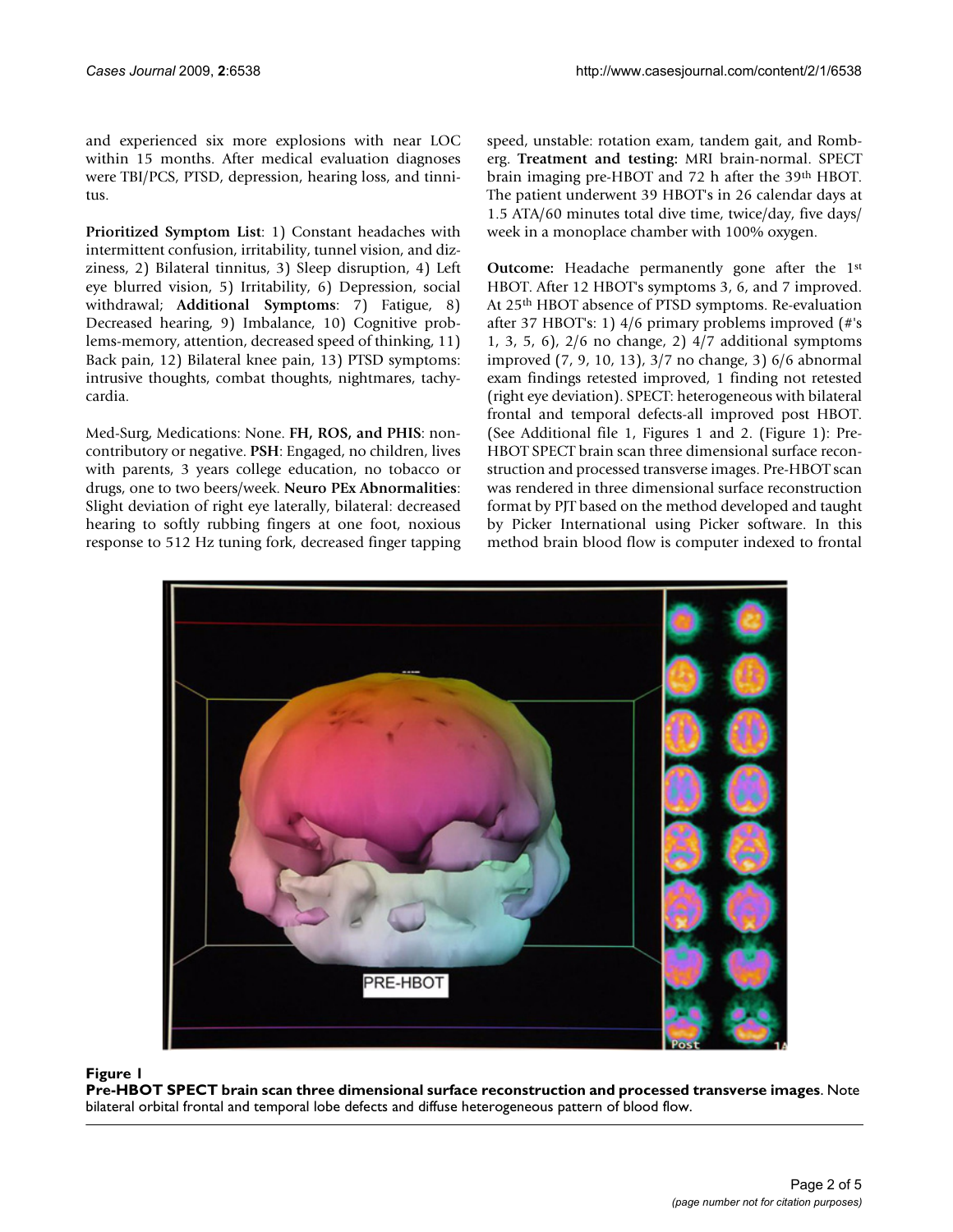

**Post-HBOT SPECT brain scan three dimensional surface reconstruction and processed transverse images**. Note relative improvement in brain blood flow to bilateral focal frontal and temporal defects and overall normalization of blood flow to a more homogeneous pattern.

lobe blood flow. A frontal lobe surface defect was identified on a selected transverse slice. Processed/filtered transverse slices were then featured with a 100% window such that all pixels render a white image. Counts were slowly subtracted by decreasing the window threshold until the defect was visible as a full thickness black defect in the contour of the cortex. As the defect emerged and was registered in proper anatomic proportion to the rest of frontal cortical blood flow the numerical window level was taken as the determination threshold. Three separate determinations were made for each scan and the final threshold taken as an average of the three determinations. The technologist was blind to the final image reconstruction due to software restrictions that only allow threshold determination. The surface reconstruction image at this threshold is featured in the image above. Color is aesthetic. Note bilateral orbital frontal and temporal lobe defects, areas typically injured in traumatic brain injury, consistent with processed transverse images in the right hand columns. Processed images also show an abnormal diffuse heterogeneous pattern of blood flow. Description of processing is in (SD1). (Figure 2): Post-HBOT SPECT brain scan three dimensional surface reconstruction and processed transverse images. Three dimensional surface image was prepared in identical fashion to the image in Figure 1. Note relative improvement in brain blood flow to bilateral focal frontal and temporal defects, consistent with processed transverse images in the right hand columns. Transverse slices also show normalization of the blood flow to a more homogeneous pattern.

#### **Discussion**

The present case is the first application of the author's HBOT protocol to blast-induced TBI/PCS and PTSD. The patient's symptomatic, physical exam, and SPECT improvements are similar to ours [3,5,6,9] and others' [7,8] previous cases/case series of non-blast TBI suggesting common pathophysiology. The unexpected result was the complete resolution of PTSD. With the overlap of symptoms, pathophysiology, and anatomy in TBI/PCS and PTSD [10] HBOT is likely impacting common shared targets in this case.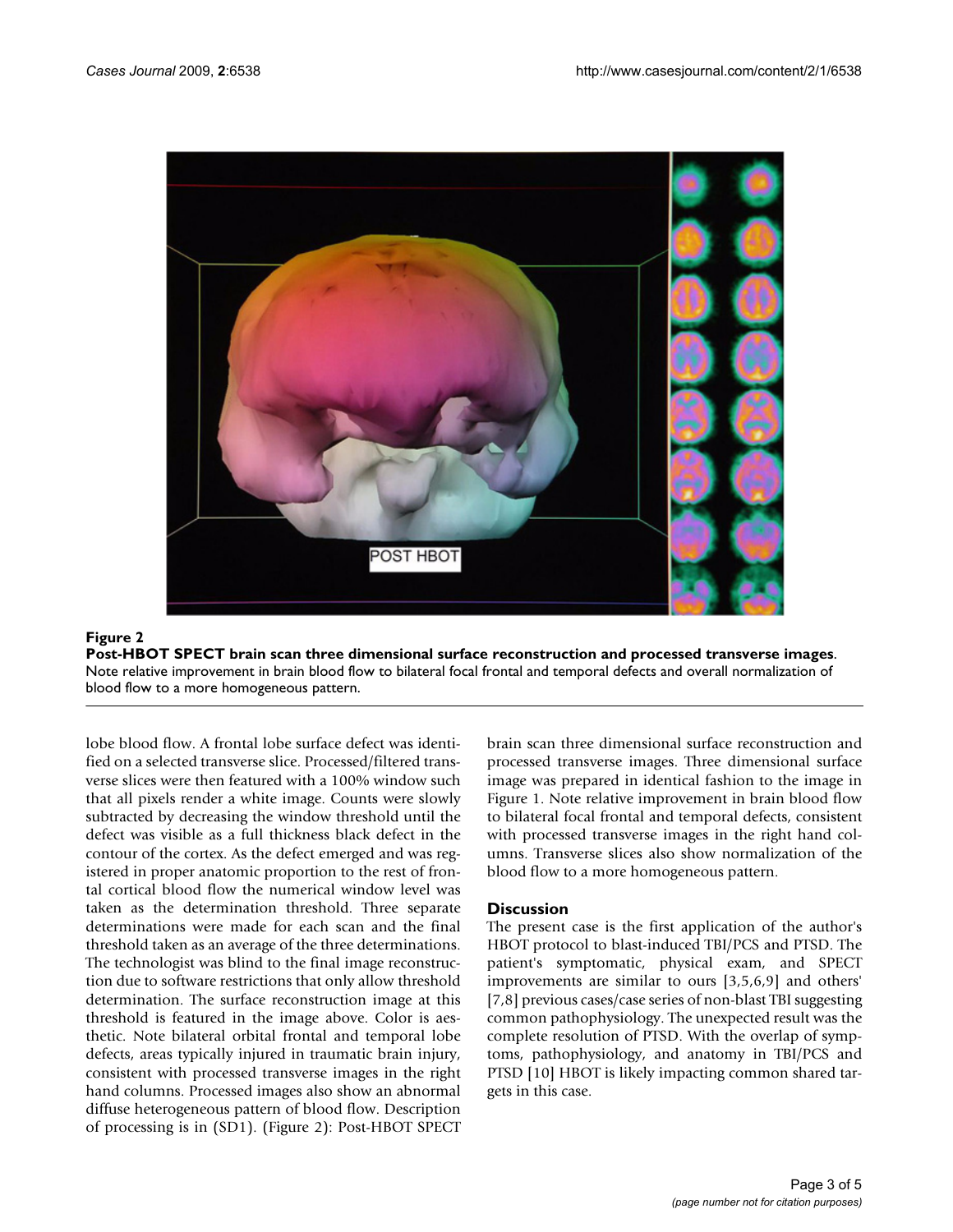# **Conclusion**

Thirty-nine low pressure HBOT's caused a reduction in symptoms and signs of chronic mild-moderate blastinduced TBI/PCS and PTSD. The resolution of symptoms and signs of TBI/PCS and PTSD were reflected in global and focal improvements in brain blood flow imaging, suggesting a novel treatment for these combined diagnoses.

## **Patient's perspective**

Patient has declined to submit his perspective due to privacy concerns.

## **List of abbreviations**

ATA: Atmospheres absolute; ECD: Ethyl cysteinate dimer; FH: Family history; HBOT: Hyperbaric oxygen therapy; HPI: History of present illness; IED: Improvised explosive device; LOC: Loss of consciousness; MRI: Magnetic resonance imaging; PCS: Post-concussion syndrome; PEx: Physical exam; PHIS: Prior head injury history; PMH: Past medical history; PSH: Personal and Social history; PTSD: post-traumatic stress disorder; ROS: Review of systems; SPECT: Single photon emission computed tomography; TBI: Traumatic brain injury.

## **Consent**

Written informed consent was obtained from the patient for publication of this case report and accompanying images. A copy of the written consent is available for review by the Editor-in-Chief of this journal. In addition, this case was approved by the LSU School of Medicine's Institutional Review Board as a case report.

#### **Competing interests**

The authors declare competing interests. The primary author has a small corporation, Harch Hyperbarics, Inc. that does hyperbaric consulting. Author KVM has a corporation that leases hyperbaric oxygen chambers and a corporation that contracts to provide hyperbaric oxygen and woundcare services. None of the authors have personal or financial relationships with people or organizations that would influence the interpretation of data in this report.

#### **Authors' contributions**

PGH evaluated the patient, ordered the treatment and imaging, and wrote the draft of the manuscript. EFF analyzed and presented the SPECT imaging and assisted in writing the manuscript. PKS assisted in the treatment of the patient and assisted in writing the manuscript. KVM assisted in development of the hyperbaric protocol and writing the manuscript. All authors read and approved the final manuscript.

## **Additional material**

#### **Additional file 1**

*Side by side Pre and Post HBOT processed transverse SPECT brain blood flow images. Pre-HBOT scan is on the left and post-HBOT on the right. Click on either image to initialize movie. Images were obtained on a Picker Prism 3000 triple-head gamma camera. Both scans were processed by technologist PJT: 25 mCi of ECD was prepared with the standard manufacturer's kit and injected in a peripheral vein in a low noise low light area while the patient was quiet and motionless. One hour after injection acquisition proceeded with a 360 degree rotation and 40 stops, 20 seconds/stop on a 128 x 128 matrix, using low energy high resolution fan beam collimators. Motion correction was used for minor movement. Raw data was processed by transverse reconstruction using 360 degree filtered back projection and a ramp filter, followed by a LoPass filter, order 2.2. Cutoff was taken at the intersection of the best fit LoPass filter and noise on the power spectrum graph. Per file attenuation correction and best fit ellipse were applied. Images were oblique reformatted with slice thickness at 4 mm (2 pixels), aligned, and off-center zoom applied (20 cm2 area). Images were presented in all 3 orthogonal planes. Transverse processed images were analyzed with Osirix Open-source software (version 3.3.2) and windowed at a level of 1000 with a window width of 2000. They were subsequently rendered in QuickTime movie format starting from vertex and proceeding through the base of the brain. Images are in standard SPECT format and orientation. Color map is red, yellow, green, blue, and violet from highest brain blood flow to lowest. Note the marked generalized increase in perfusion on the post-HBOT scan* Click here for file

[\[http://www.biomedcentral.com/content/supplementary/1757-](http://www.biomedcentral.com/content/supplementary/1757-1626-0002-0000006538-S1.mov) 1626-0002-0000006538-S1.mov]

# **Acknowledgements**

The authors are indebted to nuclear technologist Philip J. Tranchina for expert processing and three dimensional thresholding of the SPECT brain imaging.

#### **References**

- 1. *Invisible Wounds of War: Psychological and Cognitive Injuries, Their Consequences, and Services to Assist Recovery* Edited by: Tanielian TJaycox LH. Center for Military Health Policy Research, the Rand Corporation; 2008.
- 2. King NS: **[PTSD and traumatic brain injury: Folklore and fact?](http://www.ncbi.nlm.nih.gov/entrez/query.fcgi?cmd=Retrieve&db=PubMed&dopt=Abstract&list_uids=18183503)** *Brain Injury* 2008, **22:**1-5.
- 3. Harch PG, Neubauer RA: *The Textbook of Hyperbaric Medicine* 3rd edition. Edited by: Jain KK. Hogrefe and Huber; 1999:318-349.
- 4. Harch PG, Kriedt C, Van Meter KW, Sutherland RJ: **[Hyperbaric](http://www.ncbi.nlm.nih.gov/entrez/query.fcgi?cmd=Retrieve&db=PubMed&dopt=Abstract&list_uids=17869230) [oxygen therapy improves spatial learning and memory in a](http://www.ncbi.nlm.nih.gov/entrez/query.fcgi?cmd=Retrieve&db=PubMed&dopt=Abstract&list_uids=17869230) [rat model of chronic traumatic brain injury.](http://www.ncbi.nlm.nih.gov/entrez/query.fcgi?cmd=Retrieve&db=PubMed&dopt=Abstract&list_uids=17869230)** *Brain Res* 2007, **1174:**120-129.
- 5. Harch PG, Van Meter KW, Neubauer RA, Gottlieb SF: *The Textbook of Hyperbaric Medicine* 2nd edition. Edited by: Jain KK. Hogrefe and Huber; 1996:480-491.
- 6. Harch PG, Neubauer RA: **Hyperbaric oxygen therapy in global cerebral ischemia/anoxia and coma.** In *The Textbook of Hyperbaric Medicine* 4th edition. Edited by: Jain KK. Hogrefe & Huber; 2004:223-262.
- 7. Neubauer RA, Gottlieb SF, Pevsner NH: **[Hyperbaric oxygen](http://www.ncbi.nlm.nih.gov/entrez/query.fcgi?cmd=Retrieve&db=PubMed&dopt=Abstract&list_uids=8091261) [treatment of closed head injury.](http://www.ncbi.nlm.nih.gov/entrez/query.fcgi?cmd=Retrieve&db=PubMed&dopt=Abstract&list_uids=8091261)** *South Med J* 1994, **87:**933-936.
- 8. Golden ZL, Neubauer RA, Golden CJ, *et al.*: **[Improvement in cer](http://www.ncbi.nlm.nih.gov/entrez/query.fcgi?cmd=Retrieve&db=PubMed&dopt=Abstract&list_uids=12325401)[ebral metabol-ism in chronic brain injury after hyperbaric](http://www.ncbi.nlm.nih.gov/entrez/query.fcgi?cmd=Retrieve&db=PubMed&dopt=Abstract&list_uids=12325401) [oxygen therapy.](http://www.ncbi.nlm.nih.gov/entrez/query.fcgi?cmd=Retrieve&db=PubMed&dopt=Abstract&list_uids=12325401)** *Int J Neurosci* 2002, **112:**119-131.
- 9. Harch PG, Gottlieb SF, Van Meter KW, Staab P: **HMPAO SPECT brain imaging and low pressure HBOT in the diagnosis and treatment of chronic traumatic, ischemic, hypoxic and**